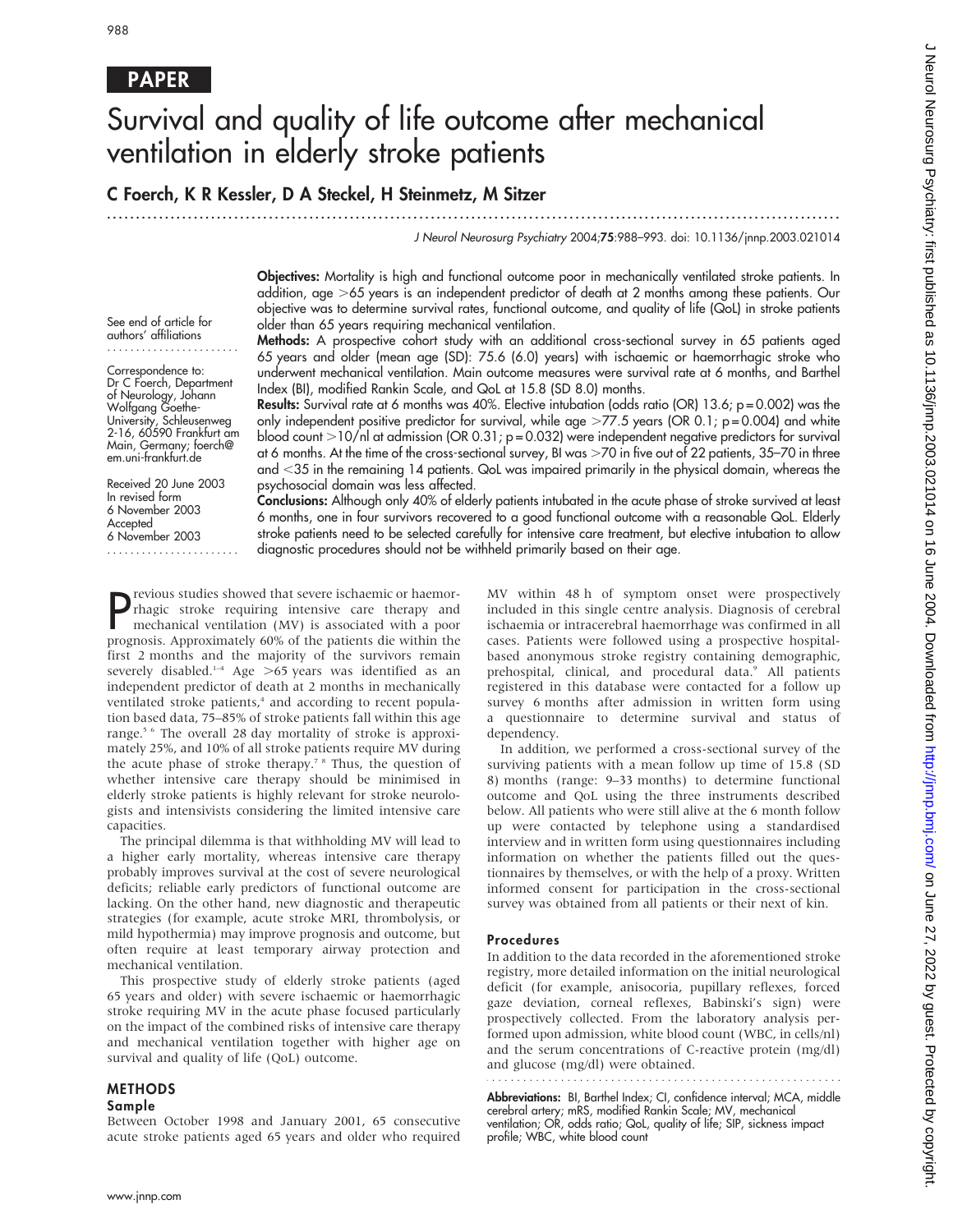Furthermore, time and date of intubation, tracheostomy (if performed), and extubation were recorded and the reasons for intubation were classified as follows: (a) ''neurological'', if the patient was intubated primarily because of neurological deterioration, coma (GCS<9), or loss of protective reflexes; (b) ''respiratory'', if the patient had primary respiratory failure defined as arterial Po<sub>2</sub> <8 kPa (60 mm Hg) and/or arterial Pco<sub>2</sub> $>8$  kPa and/or breathing rate  $>40$ /min and/or arterial  $pH < 7.3$  (for example, due to aspiration or pulmonary oedema); and (c) ''elective'', if the patient had to be intubated in order to carry out a diagnostic procedure or intervention (magnetic resonance imaging, angiography, surgical intervention), which would have been impossible otherwise (for example, in uncooperative patients). End of MV was defined as extubation, death or, if tracheostomy was performed, continuous sufficient ventilation via the tracheostomy tube without need of mechanical support for more than 24 h.

All patients were treated according to current standards in stroke management.<sup>10</sup> Ten patients fulfilled the criteria for intravenous thrombolytic therapy using rt-PA (0.9 mg/kg). Another 10 patients who presented within 5 h following symptom onset and had MR angiography proven occlusion of the middle cerebral artery (MCA) received intra-arterial thrombolysis with urokinase (1–1.5 Mio. U.). In three patients with complete MCA infarction and impending herniation, decompressive hemicraniectomy was performed. An external ventricular drainage was placed in three patients with intracranial haemorrhage, and in two patients intracerebral haematoma was evacuated.

#### **Instruments**

In the cross-sectional survey, we determined Barthel Index (BI), modified Rankin Scale (mRS), and the Stroke Adapted Sickness Impact Profile (SA-SIP30) in its German version.<sup>11</sup> Additional data on current living situation were obtained, and the interviewer asked the patient or caregiver, if they in retrospect would again decide in favour of MV considering the actual outcome.

The original BI is a 10-item disability score with scores ranging between 0 (highest dependency) and 100 (lowest dependency) with 5-point increments.<sup>12</sup> Outcome was categorised primarily based on the BI (good: 75–100; moderate: 35–70; poor: 0–30). The mRS is a widely used handicap rating scale ranging from 0 (full independency) to 5 points (full dependency).<sup>13</sup>

The Sickness Impact Profile (SIP) in its original version consists of 136 dichotomous items grouped into 12 categories and is a frequently used generic tool to measure healthrelated QoL.<sup>14</sup> From it, the more stroke-specific SA-SIP30 was derived and validated, and comprises of 30 items in six categories and two dimensions (physical and psychosocial).15 The scores range from 0 to 100% of maximal dysfunction.

#### **Statistics**

All statistical analyses were performed using a commercial software package (SPSS 10.0, SPSS Inc., Chicago, IL, USA). Survival curves were obtained by the Kaplan–Meier method. Univariate association was analysed using  $\chi^2$  tests. Independent predictors of survival at 6 months were identified by logistic regression analysis.  $p \le 0.05$  was considered as significant. All statistical tests were performed two-tailed.

To further analyse the influence of age, patients were dichotomised by using the average life expectancy at birth calculated to be 77.5 years for the year 2000 in Germany.<sup>16</sup>

#### RESULTS

A total of 65 patients (30 female) aged 75.6 (SD 6.0) years (range: 65.4–89.2 years) were included in the analysis. As is summarised in table 1, 46 patients presented with ischaemic stroke, which was related to the anterior circulation in 35 and to the posterior circulation in 11 patients. Due to our selection of stroke patients requiring MV, 28 patients had infarcts involving at least 50% of the MCA territory. In 19 patients an intracerebral haemorrhage was diagnosed, which was supratentorial in 15 and infratentorial in four patients. Haematoma volumes ranged between 4 and 140 ml.

Prior to their stroke, 50 patients had a BI of 100 points and only four patients had a  $BI<60$  points indicating that the majority of patients had been in a good to excellent functional state.

Patients were admitted to our department on average 8.6 (14.8) h following the onset of clinical symptoms, but most patients  $(n = 43)$  were admitted within the first 6 h after symptom onset. A total of 49 patients were intubated within 24 h after symptom onset, 19 of whom were already intubated at hospital admission.

The majority of patients ( $n = 45$ ; 69%) were intubated for neurological reasons, seven patients (11%) for respiratory reasons, and 13 patients (20%) electively, that is, primarily to perform diagnostic or therapeutic procedures. The duration of MV was not significantly different between these three indication groups (for ''neurological'' 7.3 (SD 5.5), for "respiratory" 5.8  $(6.1)$ , and for "elective" 7.0  $(7.3)$  days).

Average length of hospital stay was 16 (14.7) days and ranged from 1 to 81 days. At hospital discharge, 39 patients (60%) were still alive. Causes of in-hospital deaths were massive brain oedema with subsequent herniation ( $n = 21$ ) patients), sepsis with multiple organ failure  $(n = 2)$ , sudden cardiac arrest ( $n = 1$ ), and pulmonary embolism ( $n = 2$ ).

Of the surviving 39 patients, 30 were transferred to rehabilitation institutions, seven to primary care hospitals, one directly to a nursing home, and one was discharged home.

#### Results of the 6 month follow up

At the 6 month follow up, 26 stroke patients (18 ischaemic, eight haemorrhagic) were still alive, indicating a survival rate of 40%. Table 1 shows that survival was related to the size of infarction or haemorrhage. The lowest survival rate was seen in patients with total MCA or posterior circulation infarction, or with haemorrhage volumes  $>50$  ml.

The Kaplan–Meier survival curve (fig 1) shows that 29 of the 39 patients (74%) who did not survive the first 6 months following their stroke, died in the acute and immediate subacute phase, that is within the first 30 days.

|                            | <b>Patients</b> |   | Age           |  | 6 month<br>survival |      |
|----------------------------|-----------------|---|---------------|--|---------------------|------|
|                            | $\mathbf n$     | % | Mean SD       |  | $\mathbf n$         | %    |
| Ischaemic                  | 46              |   | 70.8 75.9 6.4 |  | 18                  | 39.1 |
| $<$ 1/2 MCA territory      | 7               |   |               |  | 4                   |      |
| 1/2-subtotal MCA territory | $\overline{7}$  |   |               |  | 4                   |      |
| Total MCA territory        | 21              |   |               |  |                     |      |
| Posterior circulation      | 11              |   |               |  | 3                   |      |
| Haemorrhagic               | 19              |   | 29.2 75.4 5.2 |  | 8                   | 42.1 |
| Supratentorial <10 ml      | $\overline{2}$  |   |               |  | $\overline{2}$      |      |
| Supratentorial 10-50 ml    | 6               |   |               |  | 3                   |      |
| Supratentorial >50 ml      | 7               |   |               |  |                     |      |
| Infratentorial             | 4               |   |               |  | $\overline{2}$      |      |

Shown are the distribution, age, and 6 month survival rate for different stroke types and locations for the study population of 65 patients aged 65 years and older with severe ischaemic (n = 46) or haemorrhagic  $(n = 19)$  stroke.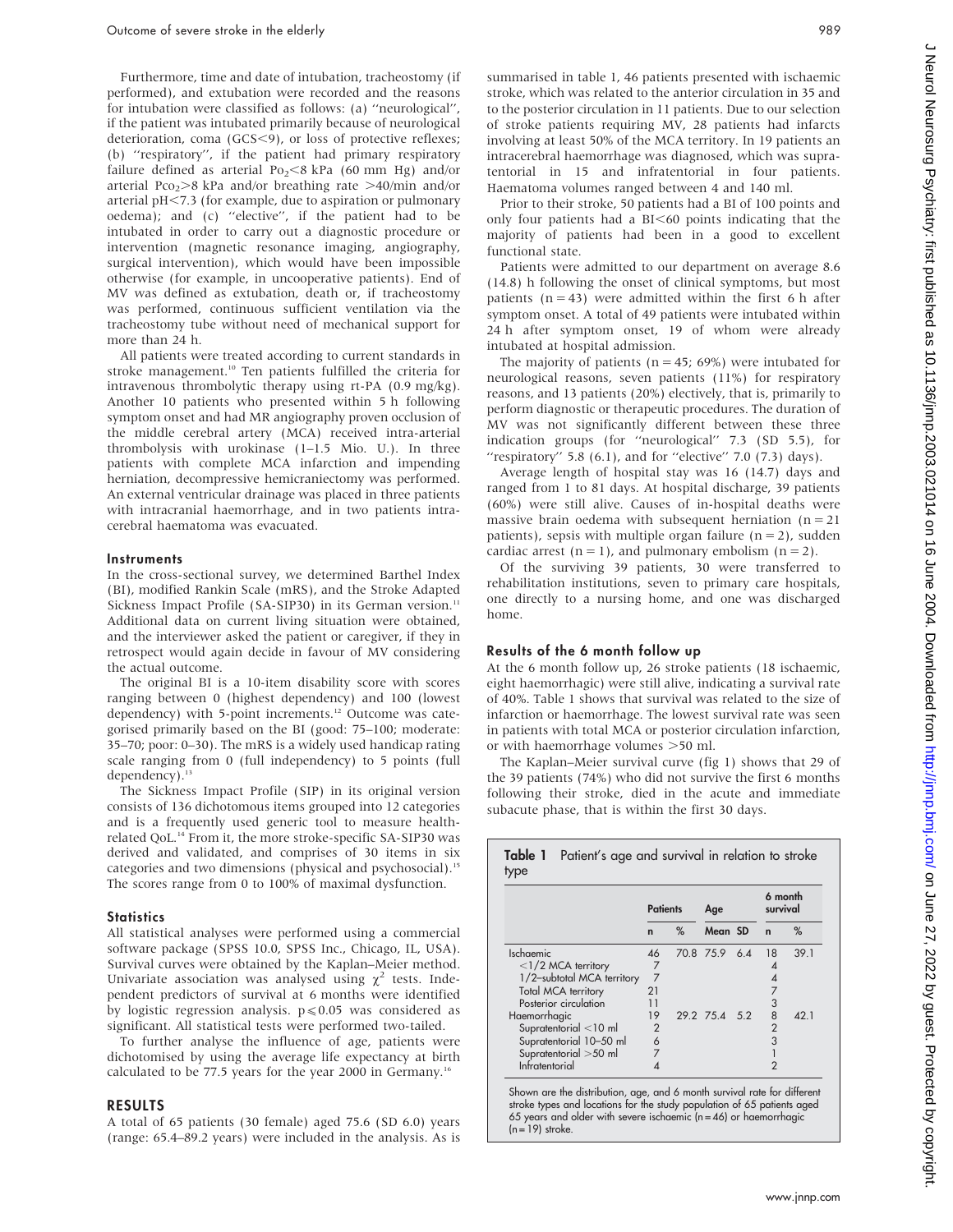

CI 0.11 to 0.90;  $p = 0.032$ ), and elective intubation (positively correlated with an OR of 13.6; 95% CI 2.7 to 68.6;  $p = 0.002$ ). Results of the cross-sectional survey By the time of the cross-sectional survey, another two

patients (one ischaemic, one haemorrhage) had died, resulting in a survival rate of 36.9% (24 out of 65). Two patients refused to take part in the cross-sectional survey, thus the following results refer to the remaining 22 patients.

The outcome as reflected by BI and mRS at the time of the cross-sectional survey is illustrated in fig 2. Outcome was poor in 14 patients ( $BI < 35$ ), moderate in three ( $BI$  35–70) and good in five patients (BI $>70$ ). Outcome results from the mRS were similar with the majority of patients  $(n = 16)$ scoring 4–5 points reflecting high dependency, while three patients each scored 2–3 or 0–1 points. Ten patients lived at home, and 12 in a nursing home.

To meet the requirements of the definition of QoL as a measure of the ''individual's perception'', we present patient reports of the SA-SIP30 separately from the proxy reports. Eleven patients were able to complete the questionnaires on their own or with only minimal proxy assistance. This ''selfrating'' group revealed a median BI of 65 (25th, 75th percentile: 10, 95), and an average SA-SIP30 score of 48.0 (SD 27.3) %. Mean scores were higher in the physical (61.8 (39.8) %) than in the psychosocial domain (33.4 (26.5) %). In this group eight out of 11 patients would again decide in favor of intensive care treatment, one would have decided against it, and another two were undecided.

The remaining 11 patients fell into the ''proxy-rating'' group with a median BI of 5 (25th, 75th percentile: 0, 25), and an average SA-SIP30 score of 67.8 (17.2) %. Again, mean scores were higher in the physical (79.2 (20.4) %) than in the psychosocial domain (50.6 (30.6) %). In this group, six proxies would in retrospect decide in favor of intensive care treatment, while three would have decided against and another two were undecided.

As is illustrated in fig 3, both the ''self-rating'' (A) and the 'proxy-rating'' (B) groups reported items from the physical domain such as household management, mobility, body care/ movement, and ambulation as most markedly impaired,

| Variable                                 | n (%)   | <b>OR</b> | 95% CI        | p Value<br>1.00 |
|------------------------------------------|---------|-----------|---------------|-----------------|
| Male sex                                 | 35(54)  | 1.00      | $0.37 - 2.71$ |                 |
| Age $>77.5$ years                        | 22(34)  | 0.14      | $0.04 - 0.53$ | $0.004*$        |
| Ischaemic stroke                         | 46 (71) | 0.88      | $0.30 - 2.62$ | 0.82            |
| Posterior circulation/ infratentorial    | 15(23)  | 0.69      | $0.21 - 2.32$ | 0.55            |
| Elective intubation                      | 13(20)  | 13.6      | $2.68 - 68.6$ | $0.002*$        |
| Cardiovascular risk factors              |         |           |               |                 |
| Hypertension                             | 42 (65) | 2.58      | $0.85 - 7.82$ | 0.10            |
| Diabetes mellitus                        | 28 (43) | 1.23      | $0.45 - 3.35$ | 0.68            |
| Atrial fibrillation                      | 39 (60) | 0.85      | $0.31 - 2.34$ | 0.76            |
| Hypercholesterinemia                     | 11(17)  | 0.51      | $0.12 - 2.12$ | 0.35            |
| Neurological deficits on admission       |         |           |               |                 |
| Coma                                     | 27(42)  | 0.47      | $0.17 - 1.33$ | 0.15            |
| Anisocoria                               | 18 (28) | 0.48      | $0.15 - 1.55$ | 0.22            |
| Absent unilateral pupillary light reflex | 4(6)    | 0.48      | $0.05 - 4.89$ | 0.54            |
| Absent bilateral pupillary light reflex  | 9(14)   | 0.38      | $0.07 - 2.00$ | 0.25            |
| Absent bilateral corneal reflex          | 8(12)   | 0.18      | $0.02 - 1.59$ | 0.12            |
| Unilateral Babinski's sign               | 26(40)  | 2.00      | $0.72 - 5.53$ | 0.18            |
| Bilateral Babinski's sign                | 15(23)  | 0.29      | $0.07 - 1.17$ | 0.08            |
| Forced gaze deviation                    | 32 (49) | 1.36      | $0.50 - 3.68$ | 0.54            |
| Laboratory analysis on admission         |         |           |               |                 |
| White blood count $>10/nl$               | 34(52)  | 0.31      | $0.11 - 0.90$ | $0.032*$        |
| C-reactive protein $>3$ mg/dl            | 15(23)  | 0.74      | $0.22 - 2.50$ | 0.62            |
| Glucose $>180$ mg/dl                     | 21 (32) | 0.26      | $0.07 - 0.90$ | $0.034*$        |

Univariate association of 20 variables and the probability of survival up to 6 months after symptom onset in 65 mechanically ventilated elderly (65 years and older) stroke patients. CI, confidence interval; OR, odds ratio; p was obtained using  $\chi^2$  test.

Figure 1 Kaplan–Meier survival curve of 65 mechanically ventilated stroke patients aged 65 years and older up to 6 months (180 days) following stroke. Note that the majority of deaths (74%) occurred within the first 30 days following stroke.

From a total of 20 demographic, clinical, and laboratory variables tested in a univariate analysis ( $\chi^2$  test), we identified four variables that were positively or negatively correlated with survival at 6 months (table 2): negative predictors for survival were age  $>77.5$  years, WBC  $>10/nl$ , and serum glucose  $>10.8$  mmol/l (180 mg/dl) on admission, whereas elective intubation was the only significant positive predictor for survival. We found no significant differences in survival rates between different stroke subtypes (ischaemic  $\nu$ haemorrhagic) or location (anterior  $\nu$  posterior, supratentorial  $\nu$  infratentorial, respectively).

In a second step, multiple logistic regression analysis was performed for the same 20 variables to obtain independent predictors of survival after 6 months which left the following three variables: age  $>77.5$  years (negatively correlated with an OR of 0.14; 95% CI 0.04 to 0.53;  $p = 0.004$ ), white blood count  $>10$ /nl (negatively correlated with an OR of 0.31; 95%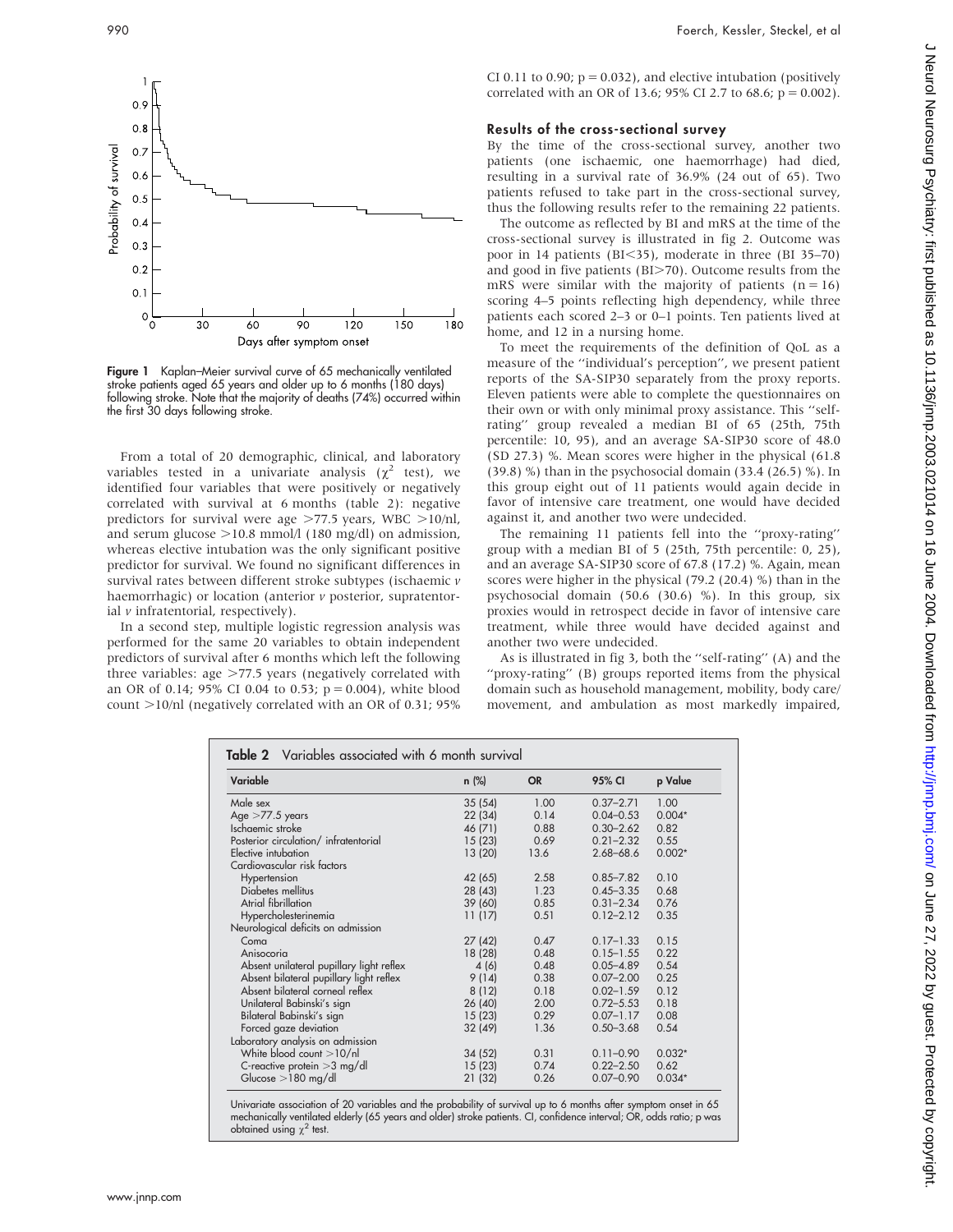

Figure 2 Outcome at the time of the cross-sectional survey as rated by Barthel Index (BI) and modified Rankin Scale (mRS). Patients with ischaemic stroke (ISCH; grey bars) are shown separately from those with haemorrhagic stroke (HEM; black bars).

whereas items from the psychosocial domain like emotional behavior, alertness behavior, social interaction, and communication were less severely affected.

#### **DISCUSSION**

The present study shows that the survival rate of mechanically ventilated elderly stroke patients  $($ >65 years) is comparable to mechanically ventilated stroke patients unselected for age. Our 6 month survival rate of 40% corresponds well to the 1 year survival rates of 39% and 33.1% recently reported by others in comparable groups of patients with ischaemic and haemorrhagic stroke, but unselected for age.<sup>34</sup> This finding is remarkable, since it is known from earlier studies that older stroke patients have a poorer prognosis in general,<sup>17 18</sup> and age  $>65$  years was identified as one of three independent predictors of 2 month mortality in mechanically ventilated stroke patients.<sup>4</sup> In another study, age  $>70$  years was associated with an odds ratio of 2.38 for death, but the finding did not reach significance.<sup>19</sup> Two studies could, however, not identify age as an independent risk factor.<sup>3 20</sup> These conflicting results are probably due to a number of other factors influencing mortality and outcome in critical care patients in general which may interact with the factor age, for example additional diseases such as heart disease, pulmonary disease, or diabetes. This assumption is in part supported by our finding that hyperglycaemia on admission  $(>10.8$  mmol $/$ ) and elevated WBC were negative predictors for survival in a univariate factor analysis.

This study focused on survival and outcome of a subpopulation of stroke patients who were elderly and required MV, that is, a combination of factors that could be expected to lead to a particularly poor outcome. However, elective intubation, as we defined it for the purpose of this study (see Methods), was the only positive predictor of survival. This finding is clinically highly relevant, because patients with severe stroke are often not cooperative enough to allow the diagnostic procedures needed for optimal treatment, for example, CT scan, MRI, or intra-arterial angiography. In practice, there may be second thoughts about intubating in such a situation just because the ''patient is too old''. In contrast, we found an odds ratio of 2.5 for 6 month survival of electively intubated patients, confirming the findings of Steiner and coworkers<sup>4</sup> in a group of mechanically ventilated stroke patients unselected for age. We can exclude that the higher fatality in our non-electively intubated patients was due to differences in duration of MV which may have led to a higher incidence of ventilatorassociated complications, because the duration of MV in our sample (5–7 days on average) was well within the range previously published for stroke patients,<sup>3 19</sup> and duration of MV was not significantly different between the three indications in our patients. This can be explained by the fact



Figure 3 Results from the SA-SIP30 of 22 patients at the time of the cross-sectional analysis. The average dysfunction in the eight subscales (group mean percentages of maximum dysfunction) is shown in a cobweb diagram with 20% increments on the y axis. (A) refers to 11 patients able to complete the questionnaire on their own, whereas (B) shows the group of 11 patients rated by proxies. The data were adjusted for different subgroup sizes.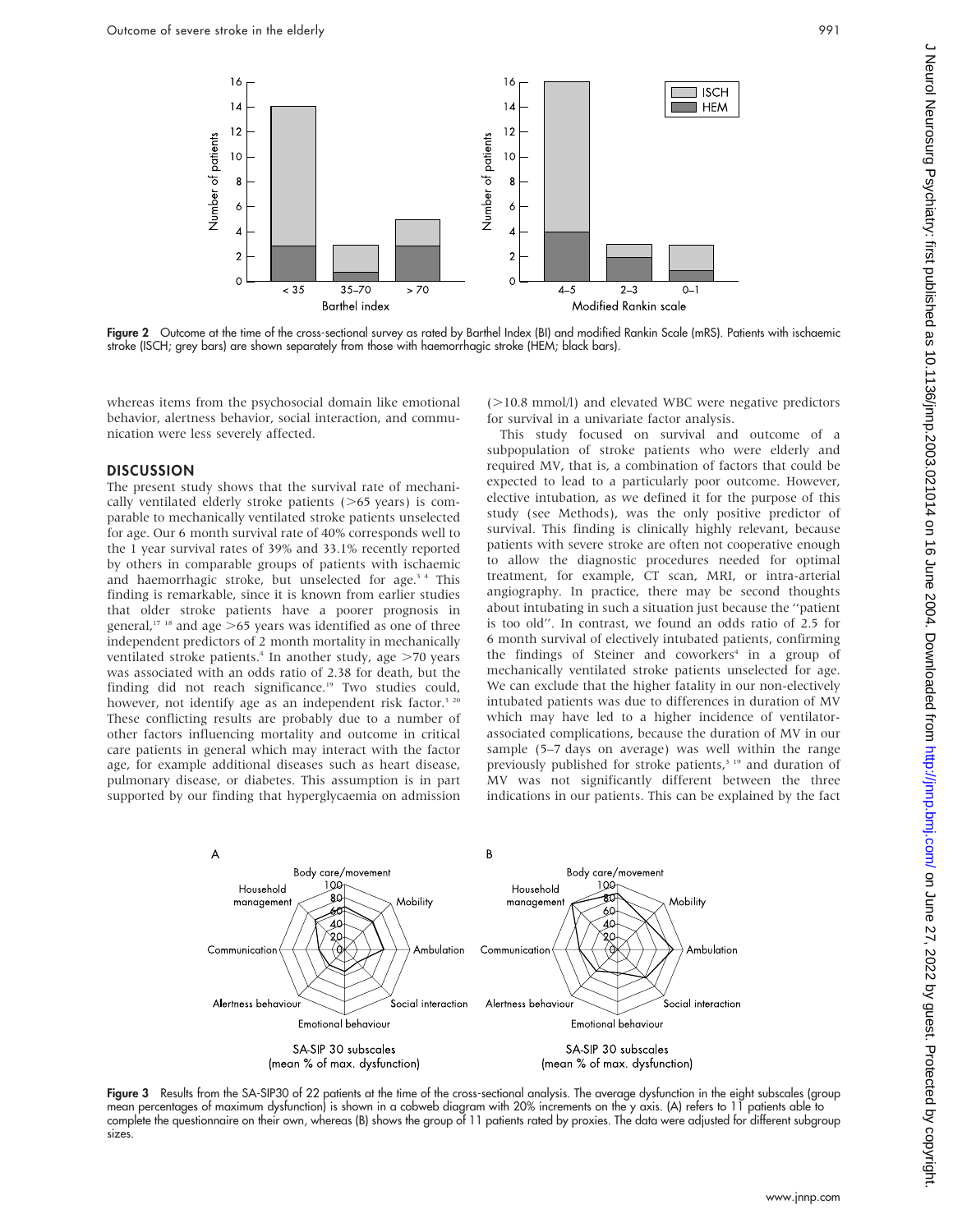that in our terms, ''elective intubation'' only referred to the initial indication, for example for imaging procedures. In a number of cases however, a large ischaemic or haemorrhagic stroke was revealed, requiring prolonged MV for neurological reasons (for example, hyperventilation in the context of antioedematous therapy). Thus, our results may imply that elective intubation and ventilation to allow certain diagnostic procedures may have favourably influenced the clinical course.

We also identified a critical age, beyond which prognosis for survival is extremely poor in mechanically ventilated stroke patients independent of other factors. We used the current average life expectancy at birth for Germany (77.5 years) for dichotomisation, and our data correspond well with the finding that the combination of age  $>80$  years and MV longer than 3 days is associated with a very poor prognosis in a general ICU population.<sup>21</sup>

In the present study, functional outcome was worse compared to results from the literature. Using the BI as the primary measure for functional outcome, we found that only eight out of 22 patients (36%) recovered to a BI $\geq 60$  points (defined in the literature as moderate to good functional outcome), in contrast to the previously published approximately 60% in patients unselected for age.<sup>34</sup> However, it is noteworthy that, out of those eight patients with a  $BI \ge 60$ , five reached a BI>90, equivalent to a favourable functional status. It should also be stressed, that of those 25 patients older than 77.5 years, only one survived up to the crosssectional survey with a disastrous functional outcome. We therefore conclude that MV in stroke patients around or beyond the age of 80 should only be considered in exceptional situations, for example, when elective intubation for an invasive procedure (such as ventricular drainage) is needed and MV can forseeably be limited to a few hours.

Examiner ratings on functional outcome such as BI or mRS have been criticised for not necessarily reflecting subjective QoL,<sup>22</sup> but to our knowledge this issue has not been addressed in previous studies on outcome in mechanically ventilated stroke patients. As an additional measurement for outcome, we therefore asked patients to assess their QoL in a crosssectional survey using a validated stroke-specific QoL scale (SA-SIP30). This scale provides additional information on the mainly affected aspects of QoL. In a previous study, the mean SA-SIP30 in a large group of consecutive unselected stroke patients with a mean age of 70 (SD 3) years was found to be 32.0 (20.7) % at 6 months following stroke.<sup>23</sup> In contrast, our group of patients was clearly more severely affected (mean SA-SIP 48.0 (27.3) % and 67.8 (17.2) % for the ''self-rating'' and the ''proxy-rating'' group, respectively) in both the physical and the psychosocial subcategories. In general, motor functions (household management, body care, ambulation) were more impaired, whereas psychosocial functions (alertness, communication, emotional behaviour) were less affected.

It should be noted that our study is subject to some limitations. First, the study design was observational rather than an intention to treat protocol. Since no data on the number of cases in whom patients, proxies, or physicians decided against intensive care treatment were available, a selection bias has to be assumed. Second, due to the relatively small sample size, no significant effects were obtained for a number of factors (such as certain neurological deficits) potentially influencing outcome and QoL. Third, QoL was only assessed in those patients who survived up to the time of the cross-sectional survey, which may lead to an overestimation of QoL. On the other hand, only two patients died between the 6 month follow up and the cross-sectional survey, and in stroke patients in general there is a trend for further recovery of function for up to 2 years following stroke so that QoL could also be underestimated.

Our data show that approximately one in four elderly patients suffering a severe stroke requiring intubation and MV, and surviving the first 6 months may recover to a largely independent functional status with moderate to good QoL ratings. Due to a possible selection bias, however, this result cannot easily be extrapolated to a general elderly population. Whether in the strict medico-economic sense the administration of intensive care treatment and MV in elderly stroke patients is cost effective remains undetermined. One recent study on this topic concluded that it was cost effective for extending life, but not for preserving QoL,<sup>8</sup> but outcome in that population was markedly worse  $\leq 10\%$  of 1 year survivors reached functional independence) compared to the results of other studies<sup>1 3 4 24</sup> and compared to our own results.

We conclude that the age limit up to which MV in stroke patients appears to be warranted is around 80 years, that is, in the same range as in general medical patients receiving intensive care therapy. Notwithstanding the fact that approximately 60% of patients intubated in the acute phase of stroke die within the first 6 months, we could show that still one in four survivors can be expected to recover to a good functional outcome with a reasonable quality of life.

### ACKNOWLEDGEMENTS

We are indebted to Mary Gossen (PhD) for language editing. We thank all patients and their relatives for their participation and kind cooperation in this study.

#### Authors' affiliations .....................

C Foerch, K R Kessler, D A Steckel, H Steinmetz, M Sitzer, Department of Neurology, Johann Wolfgang Goethe-University, Frankfurt am Main, Germany

Competing interests: none declared

### REFERENCES

- 1 Wijdicks EF, Scott JP. Causes and outcome of mechanical ventilation in
- patients with hemispheric ischemic stroke. Mayo Clin Proc 1997;72(3):210–3. 2 Gujjar AR, Deibert E, Manno EM, et al. Mechanical ventilation for ischemic stroke and intracerebral hemorrhage: indications, timing, and outcome. Neurology 1998;51(2):447–51.
- 3 Bushnell CD, Phillips-Bute BG, Laskowitz DT, et al. Survival and outcome after endotracheal intubation for acute stroke. Neurology 1999;52(7):1374–81.
- 4 Steiner T, Mendoza G, De Georgia M, et al. Prognosis of stroke patients requiring mechanical ventilation in a neurological critical care unit. Stroke 1997;28(4):711–5.
- 5 Wolfe CD, Rudd AG, Howard, et al. Incidence and case fatality rates of stroke subtypes in a multiethnic population. The South London Stroke Register. J Neurol Neurosurg Psychiatry 2002;72:211-6.
- 6 Hollander M, Koudstaal PJ, Bots ML, et al. Incidence, risk, and case fatality of first ever stroke in the elderly population. The Rotterdam Study. J Neurol Neurosurg Psychiatry 2003;74:317–21.
- 7 Grotta J, Pasteur W, Khwaja G, et al. Elective intubation for neurologic deterioration after stroke. Neurology 1995;45(4):640–4.
- 8 Mayer SA, Copeland D, Bernardini GL, et al. Cost and outcome of mechanical ventilation for life-threatening stroke. Stroke 2000;31(10):2346–53.
- 9 Arbeitsgruppe-Schlaganfall-Hessen. Schlaganfallversorgung in der Akutphase. Erste Auswertung eines Datenbank fuer die begleitende externe Qualitaetssicherung in Hessen. Akt Neurologie 1999;26:8–16.
- 10 Dobkin B. Management of the patient with stroke. Neurology 1995;45(suppl 1):S1–35.
- 11 Kessler S, Jaeckel W, Cziske R. Assessing health in musculoskeletal disorders—the appropriateness of a German version of the Sickness Impact Profile. Rheumatol Int 1997;17(3):119–25.
- 12 Mahoney FI, Barthel DW. Functional evaluation: the Barthel Index. Md State Med J 1965;14:61-5.
- 13 van Swieten JC, Koudstaal PJ, Visser MC, et al. Interobserver agreement for the assessment of handicap in stroke patients. Stroke 1988;19(5):604-7.
- 14 Bergner M, Bobitt RA, Carter WB, et al. The Sickness Impact Profile: development and final revision of a health status measure. Med Care 1981;19:787–805.
- 15 van Straten A, de Haan RJ, Limburg M, et al. A stroke-adapted 30-item version of the Sickness Impact Profile to assess quality of life (SA-SIP30). Stroke 1997;28(11):2155-61.
- 16 Statistisches Bundesamt. Weitere Zunahme der Lebenserwartung. Available online at: http://www.destatis.de/basis/d/bevoe/bevoetab3.htm (accessed Nov 14, 2002).